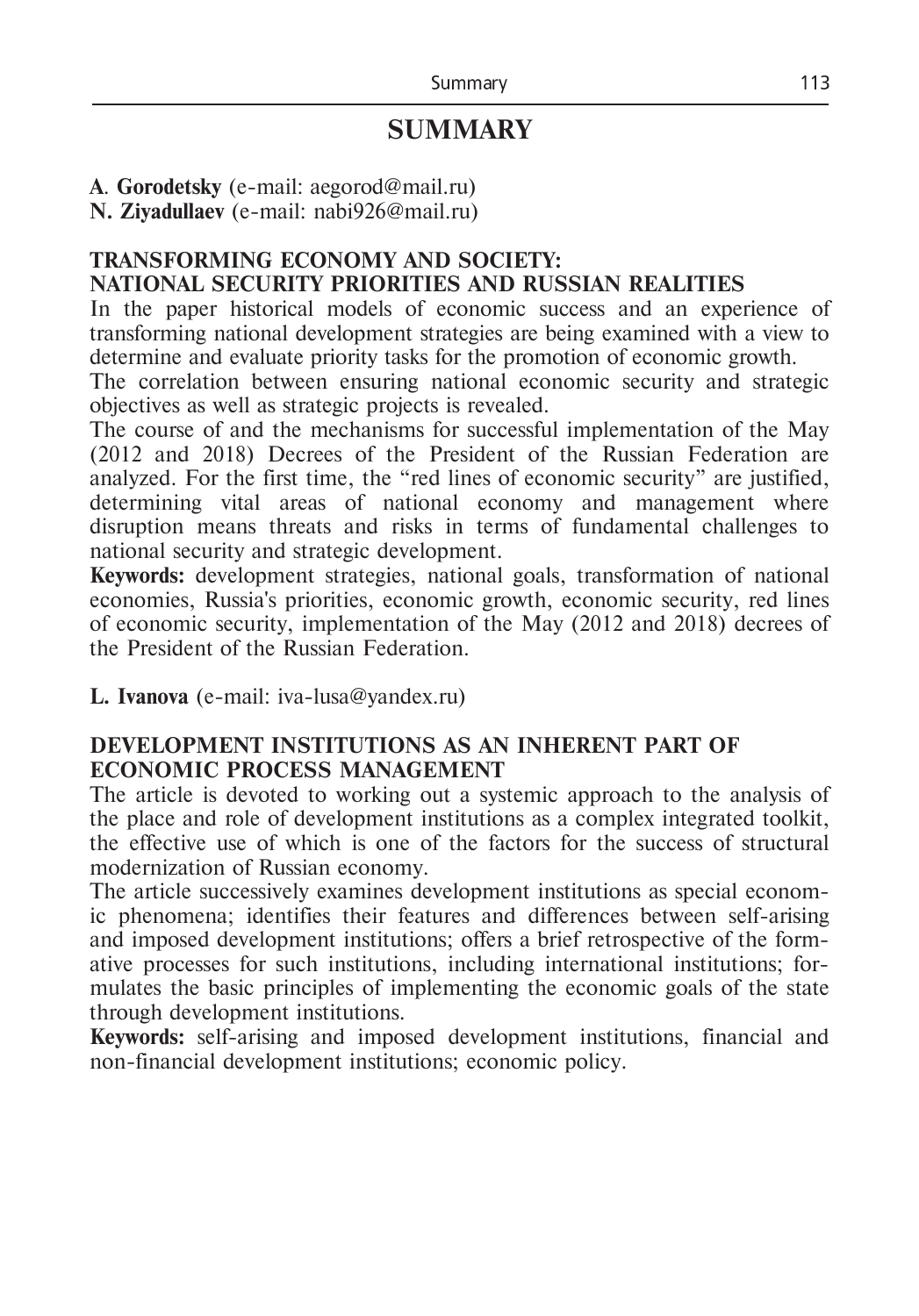**M. Safiullin** (e-mail: c.p@tatar.ru)

**M. Savelichev** (e-mail: c.p@tatar.ru)

**L. Elshin** (e-mail: c.p@tatar.ru)

## **SOME BLUEPRINTS FOR BLOCKCHAIN TECHNOLOGIES DEVELOPMENT BASED ON ECONOMIC SOCIODYNAMICS**

With the use of economic sociodynamics methods, the author analyzes blockchain technologies as a good characterized by individual usefulness, nonexcludability and non-rivalry when being consumed. It is suggested in the article that blockchain technologies be acknowledged as a kind of public goods, legalized and applied in financial and economic spheres, which the author considers the best possible scenario.

**Keywords:** blockchain technology, public goods, economic sociodynamics, trust, risks, opportunities.

**Е. Bazhutova** (e-mail: Eabazhutova@mail.ru)

# **ON THE DEVELOPMENT OF REGIONAL STRATEGY FOR CONTROLLING ENTREPRENEURIAL ACTIVITY**

This article presents a theoretical and methodological approach to the development of a regional strategy for controlling entrepreneurial activity; the author draws upon the systematization of existing management concepts in the field of entrepreneurship and on the classification of Russian regions by the level and type of local entrepreneurial activities observed within them.

**Keywords:** region, entrepreneurship, entrepreneurial activity, regional economy, public administration, strategy for controlling entrepreneurial activity, classification of regions.

**А. Sedlov** (e-mail: sedlovap@bk.ru)

# **THE IMPERATIVES BEHIND EUROPEAN MIGRATION PROCESSES**

The paper substantiates that the trend towards population migration is induced by objective economic laws, the neoclassical theory assuming that territorial wage gap is the main motive for population move. With this in mind, the analysis of the main directions of migration flows in Europe is carried out and the EU and CIS countries are ranked by the degree of their migration attractiveness. The author emphasizes that subjective methods of regulation can have a huge impact on the skilled labor market; but, conversely, mass migration poorly complies with the legislation.

**Keywords:** migration legislation, motives for migration, neoclassical theory, salary ratings, wage gap, migration within EU and CIS.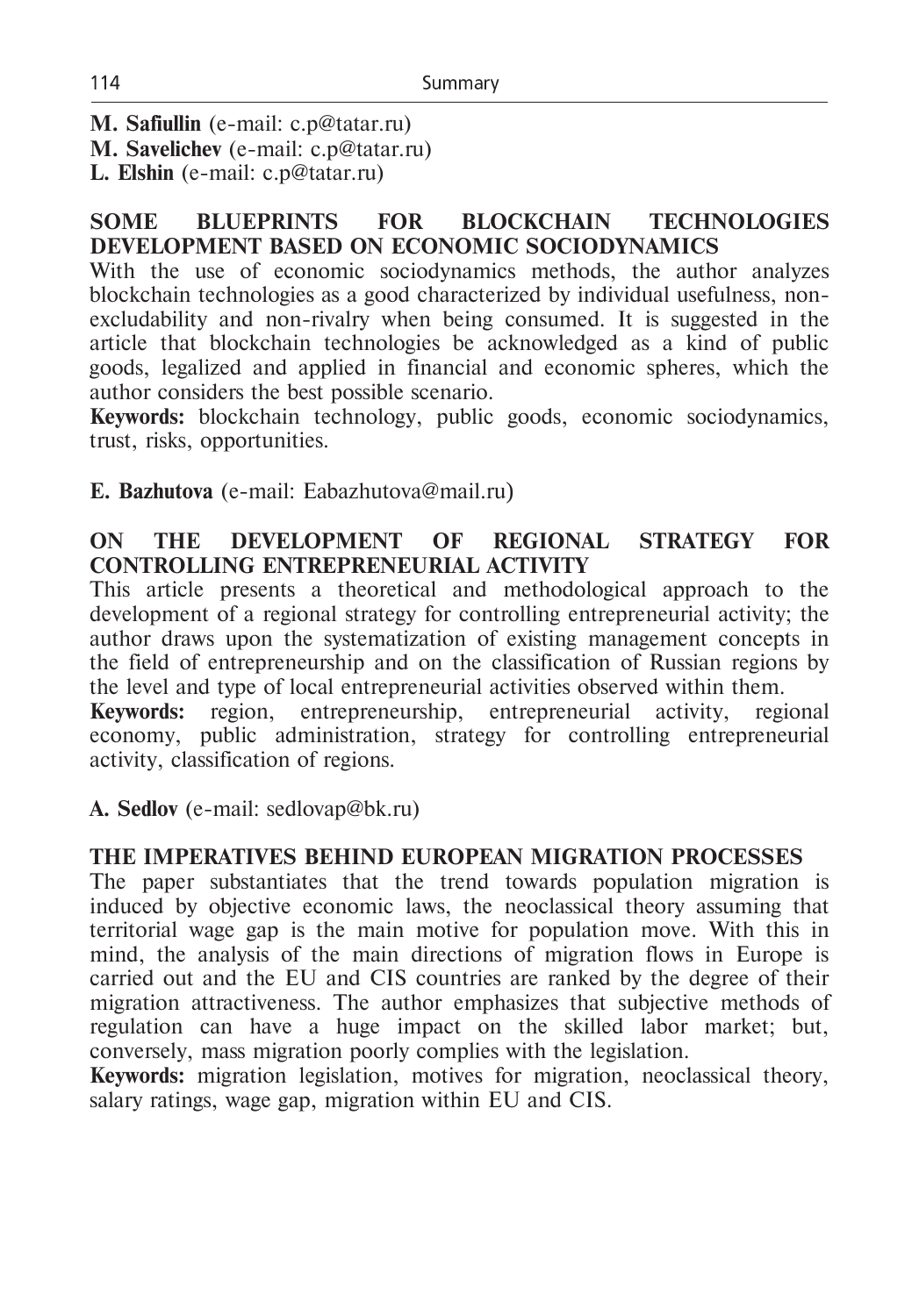## **I. Kvashnina** (e-mail: irina.kvashnina@gmail.com)

#### **CROSS-BORDER INVESTMENTS AND THEIR IMPACT ON RUSSIAN ECONOMY**

The article discusses the changes in cross-border capital flows that have been observed for the last 6 years. The structure and dynamics of assets and liabilities and the adaptation of the balance of payments to new economic conditions are analyzed, including changes in the ruble exchange rate, falling commodity prices, and sanctions imposed by developed countries). As a positive change, a reduction in the pressure of external debt burden on Russian business is noted, as well as an increase in the share of incoming direct investments, including fixed investments.

The ongoing capital outflow being brought about by companies, individuals and governmental bodies, the country's investment potential squeezes and causes the economic growth to slow down.

**Keywords:** capital movement, balance of payments, direct investments, portfolio investments, external debt.

**A. Kosarikov** (e-mail: kosarikov@gmail.com)

#### **THE EFFECT OF POST-INDUSTRIAL SOCIOECONOMIC PROCESSES ON THE POPULATION GROWTH RATE**

The author investigates the impact of the transition to post-industrial economy on population dynamics. The post-industrial intellectualization of labour and the structure of employment are reflected in family planning, reducing the fertility rate to values below the replacement rate. Decline in fertility rate meets the logic of population decline in the Easterling cycle. The current trend towards the global spread of post-industrial changes in economic development provides a basis for predicting the global population growth within 8.5–8.7 billion people in the beginning of the 2d half of  $21<sup>st</sup>$ century with the long-term stability at the achieved level.

**Keywords:** post-industrial economy, post-industrial labour market, total fertility rate, dynamics of demographic transition, population size.

**A. Kalinin** (e-mail: [kalinin\\_a@mail.ru\)](mailto:kalinin_a@mail.ru)

## **ON THE IMPACT OF THE VAT INCREASE ON THE PRICE LEVEL**

The article proposes an assessment of the VAT increase in terms of the impact on inflation (consumer prices). A review of the available estimates of price increase is given; the expected and actual values for main commodity groups and some selected products are compared. It is shown that the period of reaction to the tax change did not exceed six months. At the same time, deviations from the simple effect of tax transfer to the price are observed for product groups, resulting from the sharing of the tax burden between sellers and buyers, and because of the demand shift due to the change in expectations and other factors.

**Keywords:** inflation, value added tax, VAT.